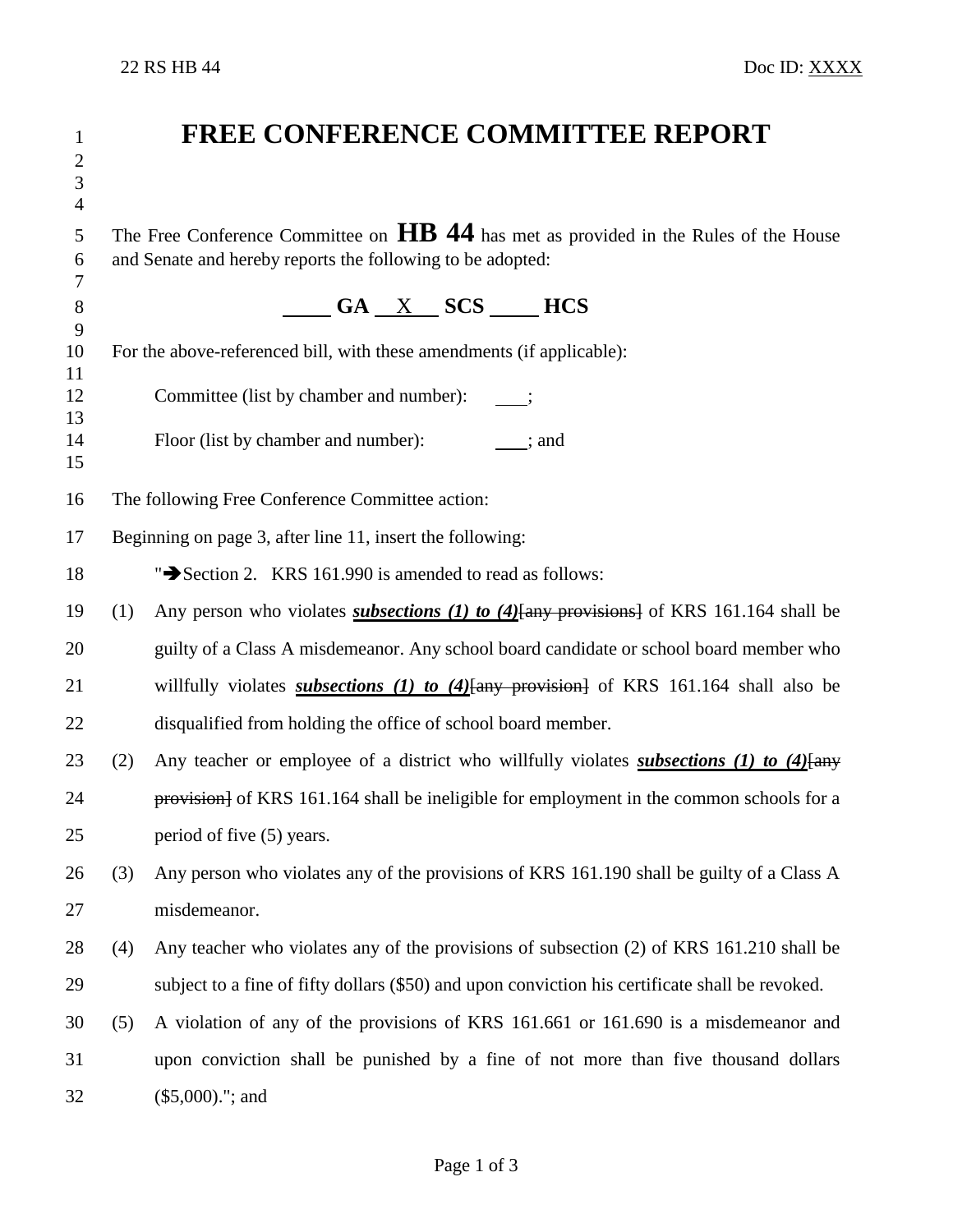1 On page 1, line 1, amend the title to read, "AN ACT relating to local school districts.".

2